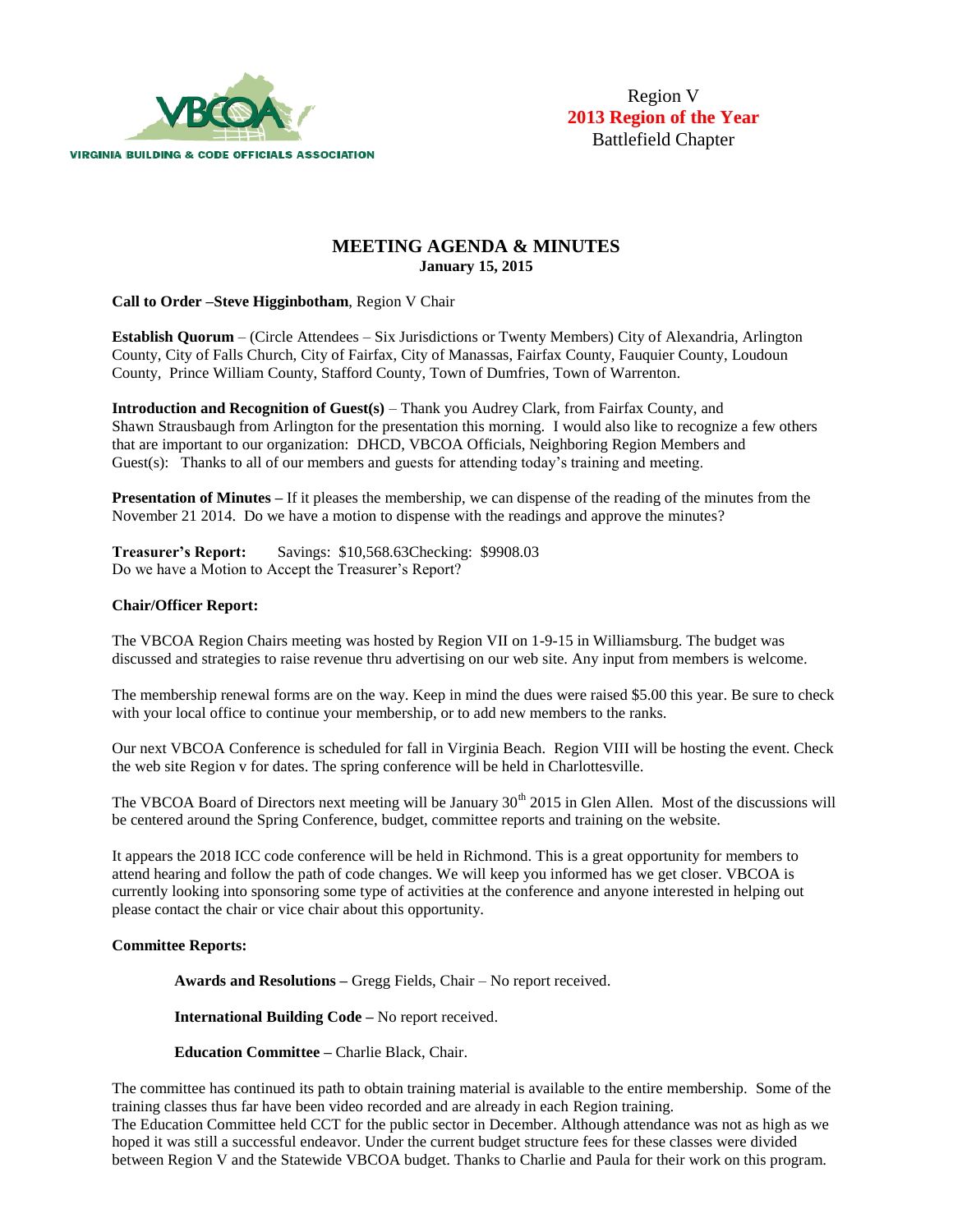**Energy Committee** – Steve Turchen – *Committee looking to state for clarity on R13+1*

 **IRC Committee** – No report received.

**Legislative Committee** — No meeting conducted.

**PMG Committee** – Shawn Strausbaugh – Chair and Region V representative, Shawn has sent a report. It is available for your viewing.

 **Property Maintenance Committee** – Charlie Black

 **Public Information** – Chair Steve Higginbotham– The new VBCOA Website is up and running. A meeting was held 1-9- 15 in Chesterfield. The committee is working on getting our Association name out to the public

**Time and Place Committee** – Sergeant at Arms, David Beahm is the leader of this committee

**Nominations Committee –** Past-President Jim Collins

**Permit Technician Committee** –Debra McMahan, and Gwen Hancock-Woods

### **Unfinished Business:**

1. Region V is continuing to search for future leaders for our organization. There are committee positions available if you would like work with a committee please see one of the board members.

#### **New Business:**

.

- 1. Establish an ADHOC committee for ICC conference
- 2. Appoint committee chair for BSM

*Motion passed for Pete Mensinger and Patrick Nnaji to be co-chairs for BSM committee, but due to proper procedures not being followed this vote was invalid and will take place again at the next meeting.*

3. Open committee position appointments

*\*All DHCD code update classes available online, and all updates should be completed by July 13, 2015*

 *\*Audrey Clark thanked all the VBCOA Region V members that participated in SERVE*

*More Classes to be offered by VBCOA for our customers (not code officials)*

*\*February 17-19 at the Frederick County Public Safety Building 1080 Coverstone Drive Winchester, Virginia 22602 \*Limit is 90 participants.*

*\*March 17-19 at the Rockingham County Fire/Rescue Training Room 80 East Gay Street Harrisonburg, Virginia 22802 \*Limit is 90 participants.*

\* *A discussion was brought to the floor by the Chair to have votes take place before the training does as the other regions do. This would reverse the schedule to have more participation. g place.*

## **Motion:**

*1. Motion passed for Pete Mensinger and Patrick Nnaji to be co-chairs for BSM committee, but due to proper procedures not being followed this vote was invalid and will take place again at the next meeting.*